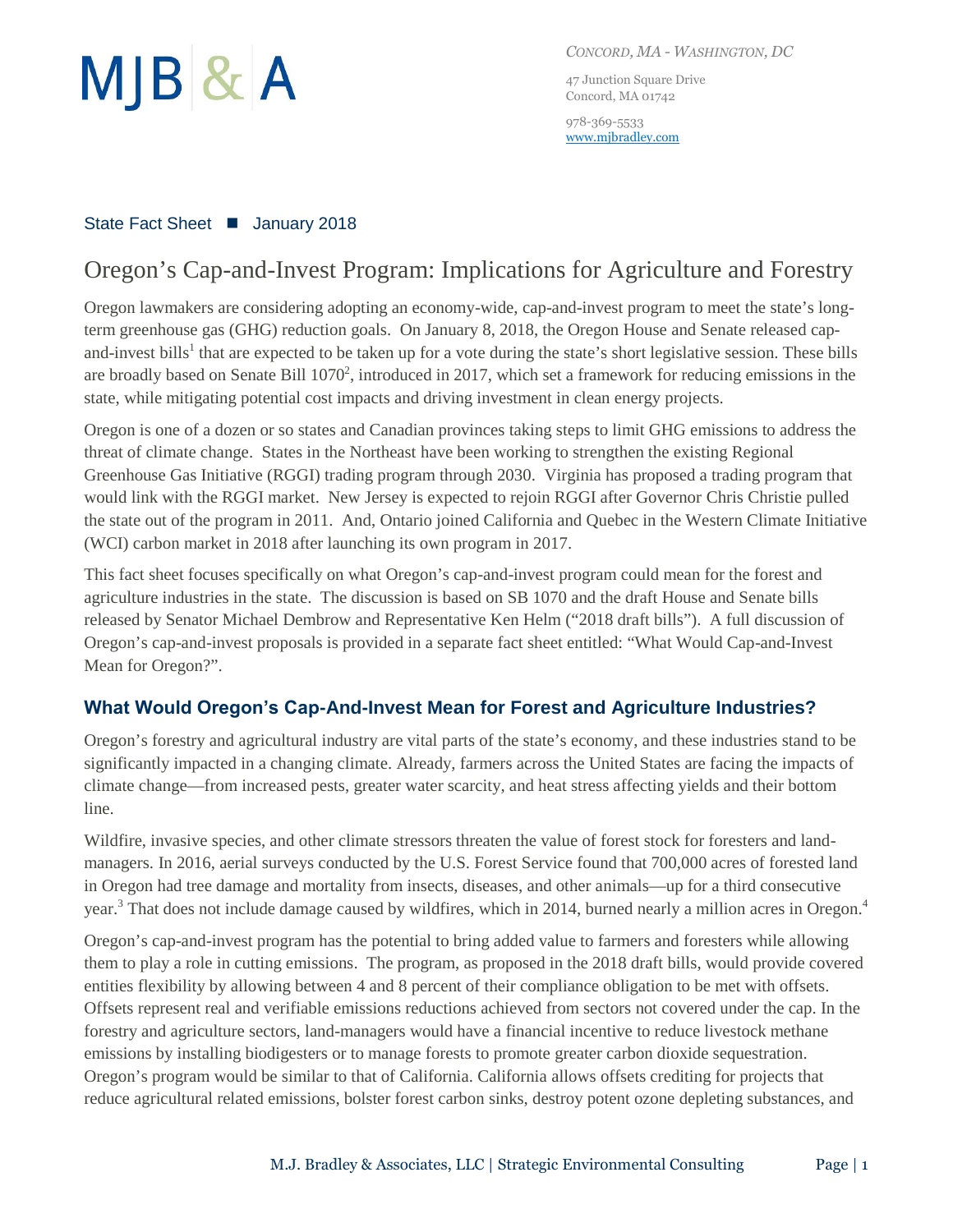

capture methane from mines. To date, California has granted offsets totaling more than 85 million metric tons from five approved protocols.<sup>5</sup> A study by Stanford University researchers found that offsets purchased through California's program has earned forest owners \$250 million since 2013.<sup>6</sup>



#### **Benefiting Forests and Land Managers through Offsets**

In 2012, the Yurok Tribe of California registered a 56,000 acre offset project. The Yurok Tribe will undertake an improved management plan for the forest that will enhance carbon sequestration. The Tribe will generate revenue through the sale of the carbon offsets to the California market as well as limited logging on the property.

Source[: The](https://thereserve2.apx.com/mymodule/reg/prjView.asp?id1=993) Reserve website. ARB Compliance Projects. Accessed Dec. 1, 2017.



### **Promoting Climate-Smart Agricultural Practices**

California's offsets program also credited the Kettle Butte Dairy, a 7,000-acre dairy farm with approximately 6,000 milking cows. The farm installed a bio-digester that traps and destroys methane from manure. The digester includes two 848 kW generators that supply electricity to on-farm operations.

Source[: American](https://acr2.apx.com/mymodule/reg/prjView.asp?id1=349) Carbon Registry website. Accessed Dec. 1, 2017.